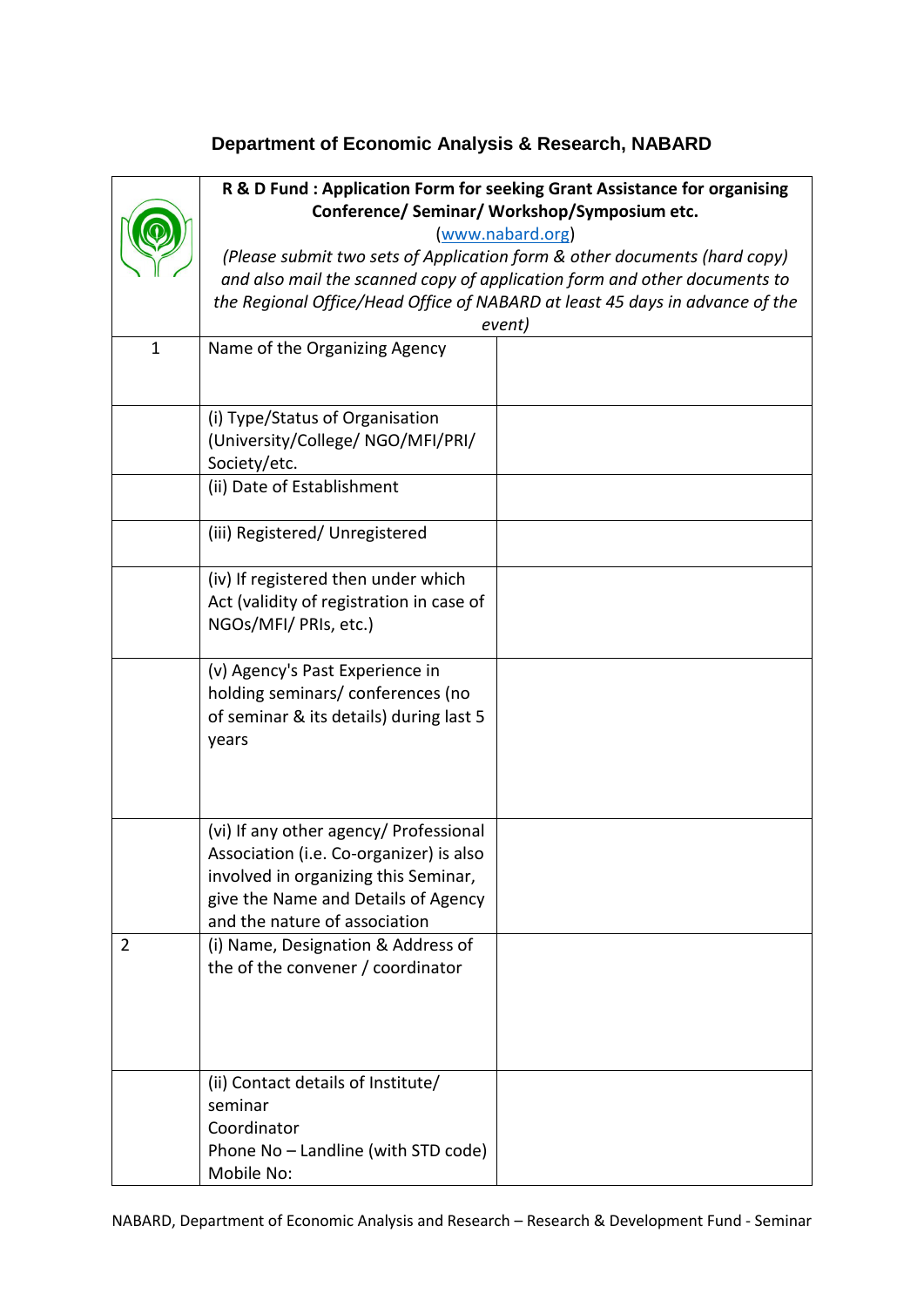|   | Fax No:                                                                                                                                     |  |
|---|---------------------------------------------------------------------------------------------------------------------------------------------|--|
|   | e-mail address:                                                                                                                             |  |
|   |                                                                                                                                             |  |
|   |                                                                                                                                             |  |
| 3 | Date of the Seminar                                                                                                                         |  |
| 4 | Title of the Seminar/Conference                                                                                                             |  |
| 5 | Objective of the<br>Seminar/Conference                                                                                                      |  |
| 6 | Major topics to be discussed during<br>the Seminar<br>(Pl attach a separate sheet, if<br>required)                                          |  |
| 7 | Relevance of the Seminar                                                                                                                    |  |
|   | (i) Relevance of organizing the<br>Seminar on the proposed theme in<br>the present day context (Pl attach a<br>separate sheet, if required) |  |
|   | (ii) Relevance of the theme/ topics<br>to NABARD and its area of operation<br>(Pl attach a separate sheet, if<br>required)                  |  |
| 8 | Status of the Seminar (Regional/<br>National/International)                                                                                 |  |
| 9 | Total No. of participants                                                                                                                   |  |
|   | (i) No. of participants from Same<br>state                                                                                                  |  |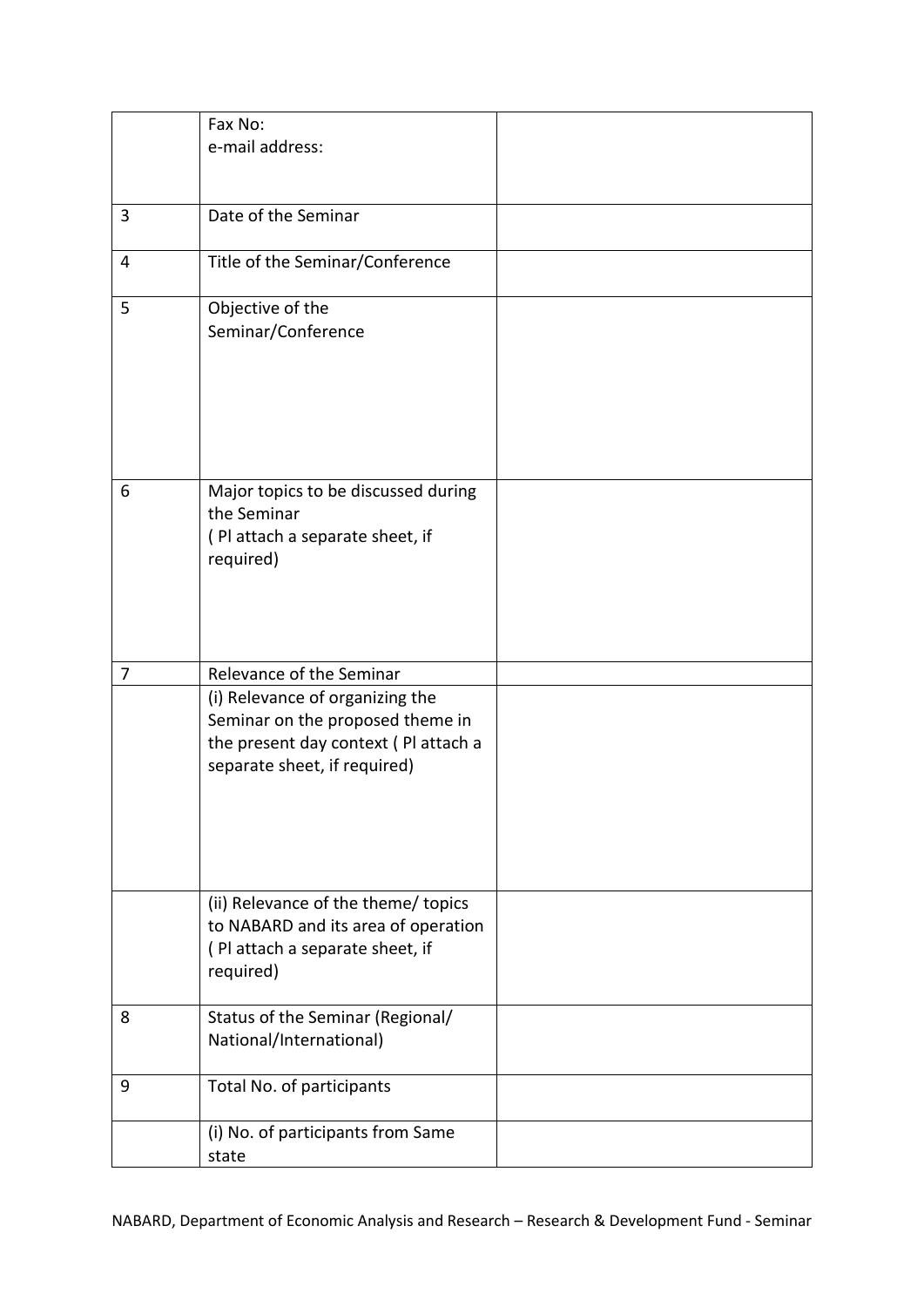|    | (ii) No. of participants from other    |  |
|----|----------------------------------------|--|
|    | states                                 |  |
|    | (iii) No. of participants from Foreign |  |
|    | countries                              |  |
|    | (iv) Name of countries from where      |  |
|    | foreign participants are expected:     |  |
|    |                                        |  |
|    |                                        |  |
| 10 | Name, designation, vocation,           |  |
|    | expertise in respect of experts        |  |
|    | presenting the Lead Paper,             |  |
|    | Memorial lectures etc.                 |  |
| 11 | Session-wise/Speaker-wise day to       |  |
|    | day schedule (Pl attach                |  |
|    | authenticated copy)                    |  |
| 12 | Address of Venue of the Seminar        |  |
|    | with contact details                   |  |
| 13 | Infrastructure with the agency         |  |
|    |                                        |  |
|    | (i) Conference Hall owned / hired      |  |
|    | (ii) Approximate capacity of Seminar   |  |
|    | Hall                                   |  |
|    | (iii) No of guests to be               |  |
|    | accommodated:                          |  |
|    | (a) In Owned hostel/ Guest house       |  |
|    | (b) In hired- hotel/ hostel            |  |
| 14 | Name of co-sponsors and amount of      |  |
|    | grant expected from each of them       |  |
|    |                                        |  |
| 15 | Category-wise delegate fee /           |  |
|    | registration fee per head              |  |
| 16 | Own involvement of the agency & its    |  |
|    | source                                 |  |
| 17 | Proposed Budget for the Seminar:       |  |
| a  | Budget: Item-wise estimated            |  |
|    | expenditures                           |  |
|    | (i) Lunch / Dinner expenses for        |  |
|    | participants                           |  |
|    | (ii) TA / DA/ Honorarium to invited    |  |
|    | speakers                               |  |
|    | (iii) Accommodation expenses for       |  |
|    | participants                           |  |
|    | (iv) Postage, Stationery, Xerox, etc.  |  |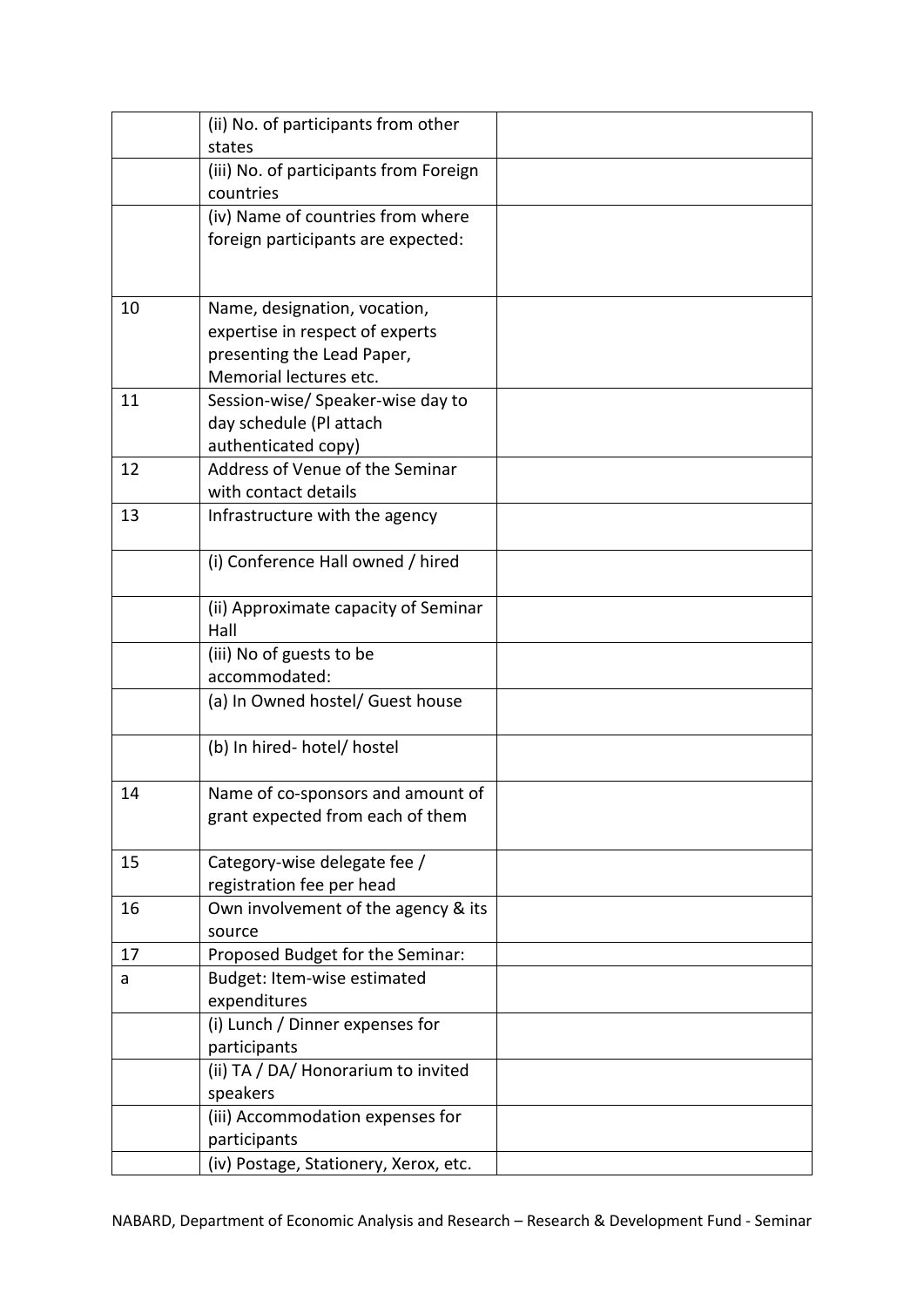|    | (v) Publication of Pre-Conference/      |  |
|----|-----------------------------------------|--|
|    | information                             |  |
|    | brochure material/ Souvenir/ etc.       |  |
|    | (vi) Publication of Conference /        |  |
|    | Seminar abstract / Proceedings/         |  |
|    | Action points/ recommendations          |  |
|    | (vii) Other Expenditure (specify)       |  |
|    |                                         |  |
|    | Total Expenditure Estimate (17 - a)     |  |
| b  | Budget: Item-wise estimated Income      |  |
|    | (i) Registration fees from delegates    |  |
|    | (ii) Contribution by the Co-Sponsors    |  |
|    | (agency-wise details)                   |  |
|    | (iii) Income from advertisement         |  |
|    |                                         |  |
|    | (iv) Agency's own contribution          |  |
|    | Total Expected Income (17 - b)          |  |
|    |                                         |  |
| 18 | Gap in Budget (Expenditure -<br>Income) |  |
| 19 | Assistance sought from NABARD           |  |
| 20 | No of times agency has already          |  |
|    | availed grant assistance from           |  |
|    | <b>NABARD during</b>                    |  |
|    | (a) Current financial year (give title  |  |
|    | of seminars)                            |  |
|    | (b) during last five years              |  |
|    |                                         |  |
| 21 | Printing of Proceedings/ Journal        |  |
|    | (i) No of copies to be printed          |  |
|    | (ii) Expected no of pages per book      |  |
| 22 | Any other information, the agency       |  |
|    | would like to furnish to NABARD         |  |
| 23 | List of Attachments                     |  |
|    | (i) Two copies of Announcement          |  |
|    | Letter/ information Brochure            |  |
|    | (ii) Day to Day Schedule of the         |  |
|    | Seminar (indicating session topic,      |  |
|    | time slot, name of speaker &            |  |
|    | designation) on Institute's letter      |  |
|    | head duly authenticated by the          |  |
|    | competent authority                     |  |
|    | (iii) Budget of the seminar (Sl. No-    |  |
|    | 17)                                     |  |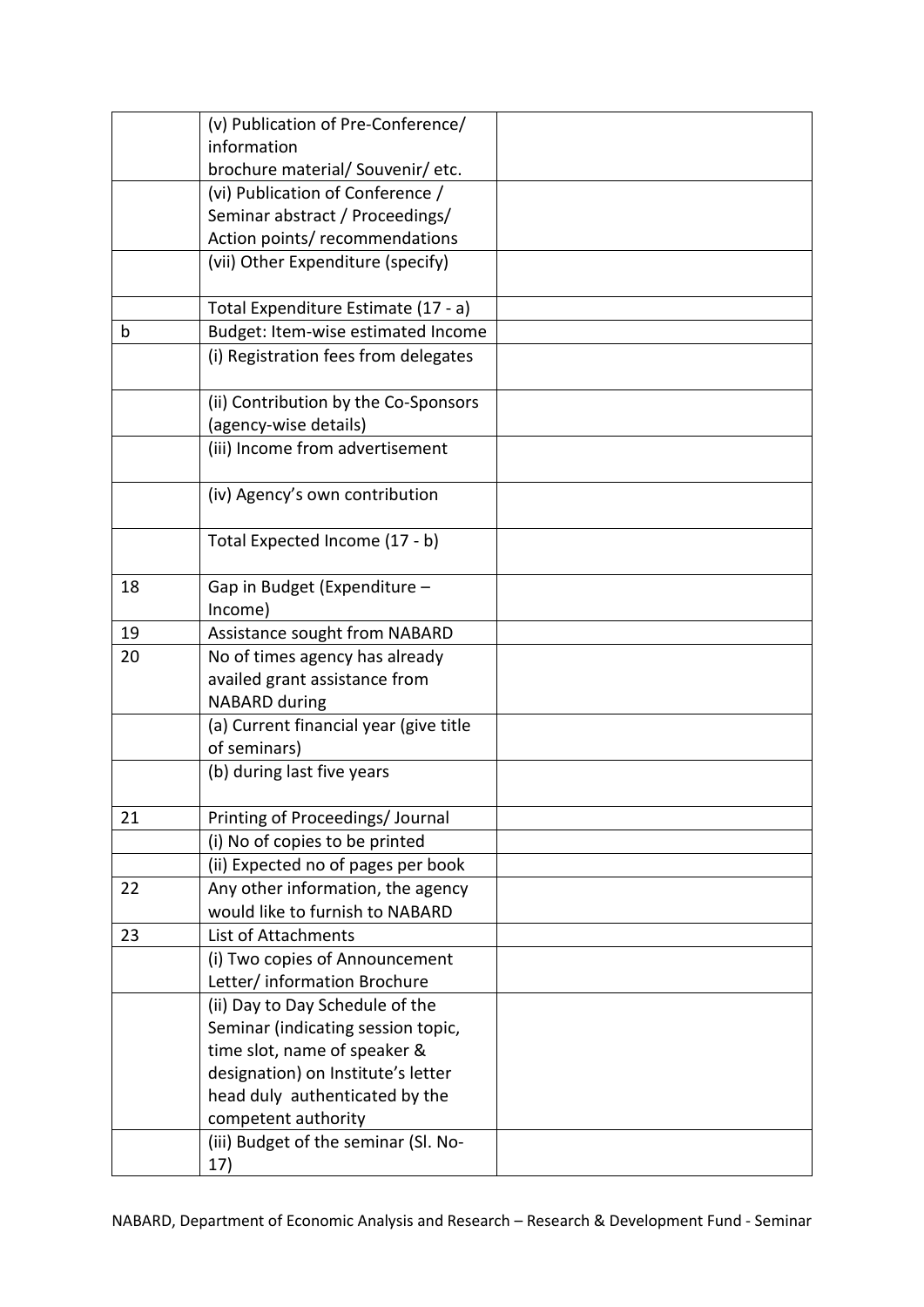| 24 | Bank details of the Agency              |  |
|----|-----------------------------------------|--|
|    | (i) Name of the account holder to       |  |
|    | whom the payment is to be made          |  |
|    | (as appearing in the bank account)      |  |
|    | (ii) Name of the Bank                   |  |
|    | (iii) Name, Address & Contact details   |  |
|    | of the Branch                           |  |
|    |                                         |  |
|    | (iv) Account Number                     |  |
|    |                                         |  |
|    | (v) RTGS /NEFT/IFS Code                 |  |
|    | (vi) Type of account (Savings /         |  |
|    | Current etc.)                           |  |
| 25 | Permanent Account Number (PAN)          |  |
|    | of the Agency                           |  |
| 26 | Whether exempted from TDS ? If          |  |
|    | yes, attach the copy of exemption       |  |
|    | certificate as per Section 10 (23 c) of |  |
|    | Income Tax Act, 1961                    |  |

Note : Please submit all the details as per the format, including banking and tax related details to facilitate the process

## **Signature of Organising Secretary/ convenor**:

Name of Organising Secretary/ convenor: Designation of Organising Secretary/ convenor Place: Date:

## **Recommendation by the Head of Institution**

Signature of the head of the Institution: Name of the head of the Institution: Place: Date: Seal of the Institution\*: *(\* Seal of the institution - on all the pages of the application form)*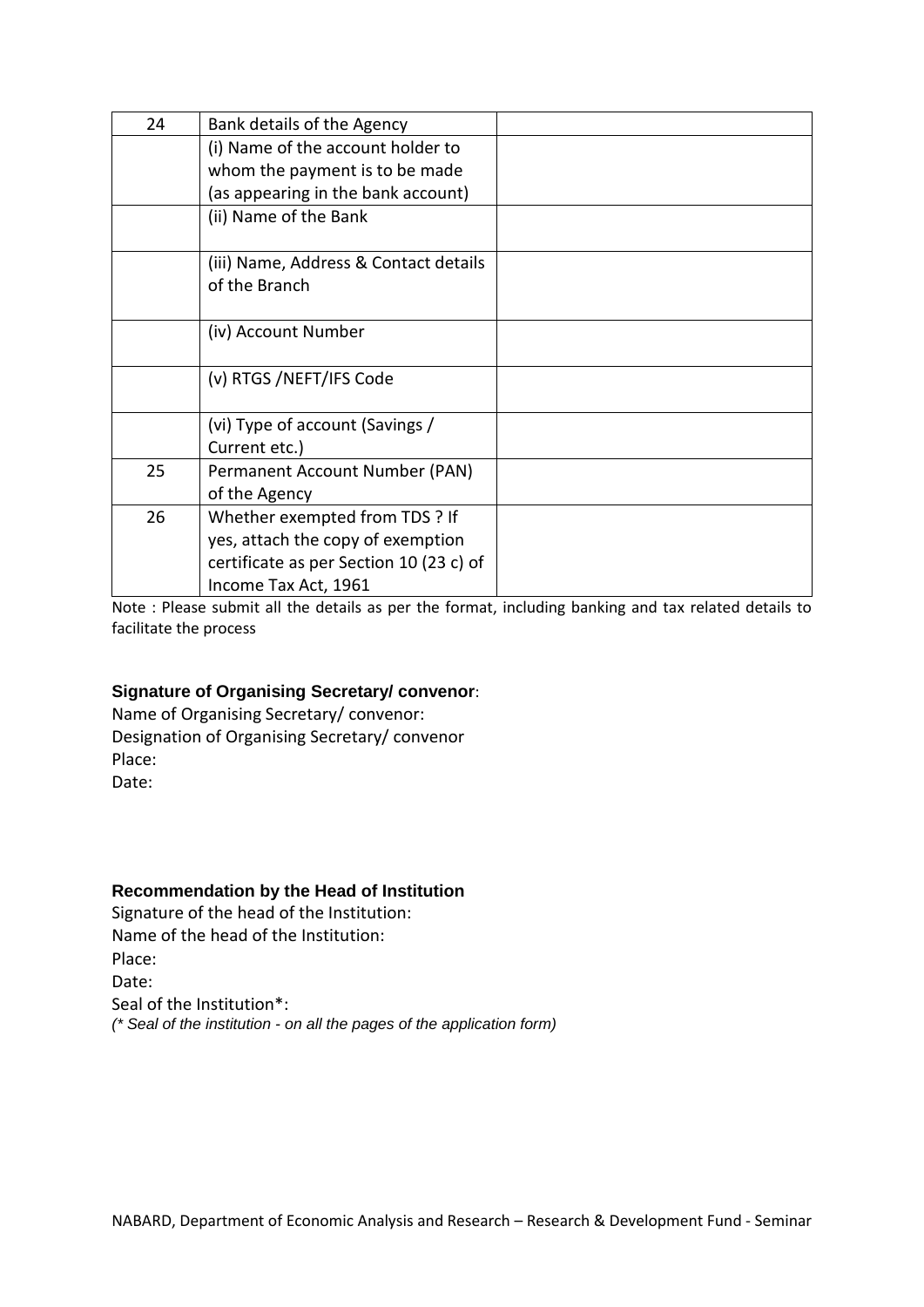## **ADRESSESS OF NABARD REGIONAL OFFICES**

| <b>ANDAMAN &amp; NICOBAR</b>                       | <b>CHHATISGARH</b>                           | <b>JAMMU &amp; KASHMIR</b>         |
|----------------------------------------------------|----------------------------------------------|------------------------------------|
| <b>NABARD Complex,</b>                             | 1 <sup>st</sup> & 2nd Floor Pithalia Complex | B-2, 4th Floor South Block,        |
| Kamaraj Road (VIP Road),                           | Fafadih Chowk, K K Road                      | Bahu Plaza, Jammu-180012           |
| PO Junglighat                                      | Raipur - 49209 (C.G.)                        | Tel No: (0191) 2472355             |
| Port Blair - 744 103                               | Tel. No. (0771) 2888499                      | Fax No: (0191) 2472337             |
| Tel No: (03192) 233308                             | Fax No. (0771) 4213006                       | Email: jammu@nabard.org            |
| Fax No: (03192) 237696                             | email: raipur@nabard.org                     |                                    |
| Email: portblair@nabard.org                        |                                              |                                    |
| <b>ANDHRA PRADESH</b>                              | <b>GOA</b>                                   | <b>JHARKHAND</b>                   |
| 1-1-61, RTC 'X' Roads                              | 3rd Floor, Nizari Bhavan,                    | Opposite Adivasi College Hostel    |
| Musheerabad                                        | Menezes Braganza Road                        | Karamtoli Road                     |
| Hyderabad - 500020.                                | Panaji - 403 001                             | Ranchi - 834001                    |
| Tel No: (040) 27613152                             | Tel No: (0832) 2220490 /                     | Tel No: (0651) 2361107             |
| Fax No: (040)27612651                              | 2420504 / 2420053                            | Fax No: (0651) 2361108             |
| Email: apro@nabard.org                             | Fax No. (0832) 2223429                       | Email id: ranchi@nabard.org        |
|                                                    | Email: panaji@nabard.org                     |                                    |
| <b>ARUNACHAL PRADESH</b>                           | <b>GUJARAT</b>                               | <b>KARNATAKA</b>                   |
| <b>Bank Tinali VIP Road</b>                        | NABARD Tower,                                | NABARD Towers,                     |
| Post Box No. 133                                   | Opp. Municipal Garden                        | 46, Kempe Gowda Road               |
| Itanagar - 791 111                                 | Post Box no. 8, Usmanpura                    | Bangalore - 560 009.               |
| Tel No: (0360) 2215967                             | Ahmedabad - 380 013                          | TEL No: (080) 22076587-90          |
| Fax no: (0360) 2212675                             | Tel No: (079) 27552257/58/59                 | Fax No: (080) 22222148             |
| Email: itanagar@nabard.org                         | Fax No. (079) 27551584                       | Email: bangalore@nabard.org        |
|                                                    | Email: ahmedabad@nabard.org                  |                                    |
| <b>ASSAM</b>                                       | <b>HARYANA</b>                               | <b>KERALA</b>                      |
| G.S. Road, Dispur                                  | Plot No.3, Sector 34-A,                      | <b>NABARD</b>                      |
| Guwahati - 781006.                                 | Chandigarh-160022                            | Punnen Road, Statue                |
| Tel No: (0361) 2238006                             | Tel no: (0172) 5046728/ 5046784              | Thiruvananthapuram - 695 001.      |
| FAX No. (0361) 2235657                             | Fax: (0172) 2604033,                         | Tel no.<br>(0471) 2701600 /2701700 |
| Email: guwahati@nabard.org                         | Email: haryana@nabard.org                    | (0471) 2324358<br>Fax No.          |
|                                                    |                                              | Email: trivandrum@nabard.org       |
| <b>BIHAR</b>                                       | <b>HIMACHAL PRADESH</b>                      | <b>MADHYA PRADESH</b>              |
| Block $-B$ , $4th$ & $5th$ Floor                   | Block No. 32, SDA Complex,                   | E-5, Arera Colony, Bittan Market,  |
| Maurya Lok Complex                                 | Kasumapti                                    | Bhopal-462046                      |
| Dak Bunglow Road                                   | Shimla - 171009                              | Tel No: (0755) 2464775             |
| Patna - 800 001                                    | Tel No: (0177) 2625483,                      | Fax No: (0755) 2466188             |
| Tel No: (0612) 2223985                             | 2622258                                      | Email: bhopal@nabard.org           |
| Fax No. (0612) 2238424                             | Fax No. (0177) 2622271                       |                                    |
| Email: patna@nabard.org                            | Email: shimla@nabard.org                     |                                    |
| <b>MAHARASHTRA</b>                                 | <b>NAGALAND</b>                              | <b>PUNJAB</b>                      |
| 54, Wellesley Road                                 | NSCB Head Office Admn. Building              | Plot No. 3, Sector 34-A,           |
| Shivaji Nagar                                      | 4th Floor, Circular Road,                    | Chandigarh - 160022                |
| Pune 411005                                        | Khermahal, Dimapur -797 112                  | Tel No: (0172) 5046701;            |
| Tel No: (020) 25500176/                            | Tel No: (03862)                              | Fax: (0172) 2604433,               |
| 25500204                                           | 234063/235600/235601                         | Email: chandigarh@nabard.org       |
| Fax - (020) 25542250                               | Fax: (03862) 227040                          |                                    |
| Email: pune@nabard.org                             | Email: dimapur@nabard.org                    |                                    |
| <b>MANIPUR</b>                                     | <b>NEW DELHI</b>                             | <b>SIKKIM</b>                      |
| Leiren Mansion 2nd Floor,                          | NABARD Tower,                                | Om Niwas                           |
| Lamphelpat,                                        | 24, Rajendra Place                           | Church Road                        |
| Imphal - 795004                                    | New Delhi- 110 125.                          | Gangtok - 737101                   |
|                                                    |                                              |                                    |
| Tel No.: (0385) 2416192                            | Tel No (011) 41539353/25818707               | Tel No: (03592) 203015 / 204173    |
| Fax No: (0385) 2416191<br>Email: imphal@nabard.org | Fax: (011) 41539187                          | Fax No: (03592) 204062             |
|                                                    |                                              |                                    |
|                                                    | Email: delhi@nabard.org                      | Email: gangtok@nabard.org          |

NABARD, Department of Economic Analysis and Research – Research & Development Fund - Seminar